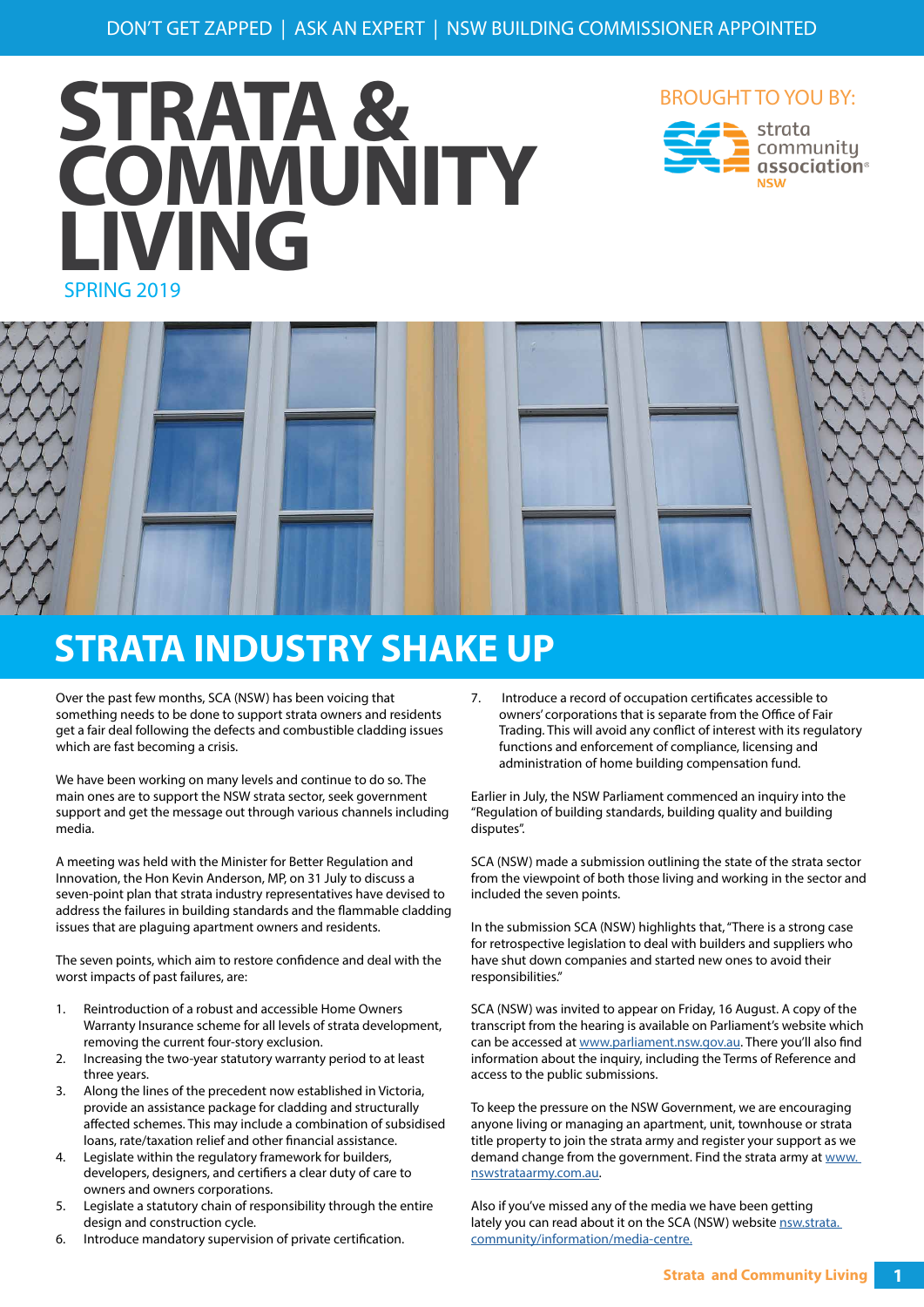

### **DON'T GET ZAPPED**

NSW Fair Trading is warning apartment residents who might feel a slight tingle or shock when touching electrical appliances in their homes to report it straight away.

Strata managers, property agents, landlords and the strata committee have an obligation to act on these reports immediately.

The warning comes after a tenant recently reported to their property manager an occurrence of intermittent electric shocks, to which they did not receive a response. The tenant then engaged a contractor who alerted the electrical network operator, and a voltage of 232 volts on rainwater down pipes plus front and rear awning supports was discovered. In this instance, it was a network issue and was fixed by the operator. Had the problem not been resolved, a fatal incident could have occurred.

If you don't receive a prompt response, NSW Fair Trading recommends contacting your electrical network operator directly. All operators will investigate reported public shocks at no cost:

Ausgrid: 13 13 88 Essential Energy: 132 080 Endeavour Energy: 131 003

If your operator does not respond in a timely manner, contact the Energy & Water Ombudsman NSW (EWON) for a free dispute resolution service.

### **HAVE YOUR SAY**

Strata owners are being encouraged to have their say on laws around short-term rentals.

The Department of Planning, Industry and Environment and Department of Customer Service are seeking your feedback on draft Regulations that have been proposed and are aimed at introducing a state-wide planning framework and Code of Conduct for short-term rental accommodation.

The proposed changes are outlined in a Discussion Paper, which also seeks feedback about introducing a new industryled short-term rental accommodation property register.

The exhibition is open for public feedbackuntil **11th September 2019.**

The Department of Planning, Industry and Environment

and the Department of Customer Service say they welcome feedback from the community, government agencies, councils, industry and other stakeholders during consultation. This will help them to better understand the opinions and concerns of the community, which in turn will inform the Government's decisions.

To have your say, you need to complete an [online submission](https://www.fairtrading.nsw.gov.au/consultation-tool/real-estate-and-property-services-industry-reform) [form o](https://www.fairtrading.nsw.gov.au/consultation-tool/real-estate-and-property-services-industry-reform)r send a written submission to:

Att: Director, Housing and Infrastructure Policy NSW Department of Planning, Industry and Environment GPO BOX 39 Sydney NSW 2000

Whatever way you do it, make sure you have your say by the due date **11th September 2019.**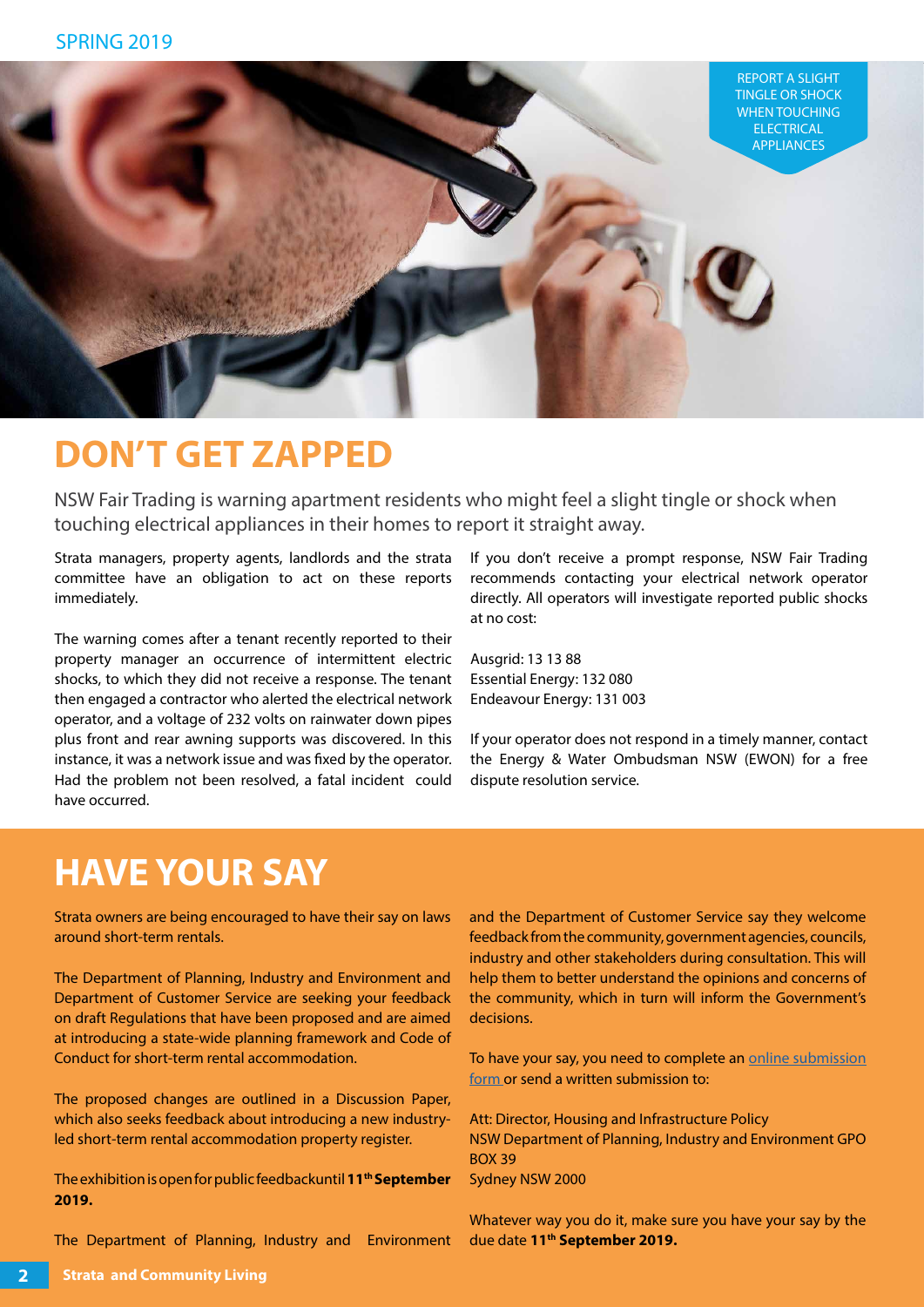### **ASK AN EXPERT**

We all need a little help from time-to-time especially when it comes to dealing with rules and regulations. SCA (NSW) provides an 'Ask an Expert' service where general advice can be provided to members. We always recommend that professional advice be sought in relation to specific matters and that the information we provide should not be solely relied on.

#### **Question:**

At every AGM our strata manager asks if anyone wishes to join the strata committee. Individuals who raise their hand are automatically accepted. This is done without asking what they will contribute or if they are fit to be on a committee. Are there any guidelines about fit and proper persons being on the strata committee?

#### **Answer**:

*There are no qualification requirements for nominees to join or address the committee should they be elected. Committee elections are governed by Division 3 of the Strata Schemes Management Act 2015 and Part 2 Strata Schemes Management Regulation 2016.*

*Here are some points that might assist in understanding what should happen at an AGM:*

- *• The chairman calls for nominations to the strata committee*
- *• The number of nominations must be between 1 and 9*
- *• Owners must be financial to be nominated or to nominate someone else*
- *• Once nominations are received the chairman calls for several persons to be elected to the committee*
- *• If the number determined equals the number nominated, then those persons are elected. In the event that the number determined is less than the number nominated then there is a ballot for the election*
- *• If there is a ballot each lot owner receives a ballot paper and completes the ballot paper with names up to the number they want elected.*
- *• An owner cannot place more names than the number*

*determined.*

*• The votes are added up and those persons with the most votes are elected.*

*Owners can eliminate persons they do not wish elected to the committee by agreeing to a number less than the number nominated and conducting a ballot.*

#### **Question:**

Can a person be removed from the committee if they are not working in the best interests of the owners corporation?

#### **Answer:**

*The process for removing strata committee members is not an easy process if the committee member does not wish to resign. Section 35(3) of the Strata Schemes Management Act 2015 requires that to declare a committee member position vacant a special resolution must be passed at a general meeting.*

#### **Question:**

An owner has installed a surveillance camera to the common property supporting pylon from his unit balcony to the above unit balcony. This camera is pointed towards the main common property entrance stairs to the building. This owner is the only person who has access to the footage. The strata manager has sent the owner a compliance letter stating that they are breaching by-laws and to remove the camera. At this point in time the camera has not been removed. The police will not do anything and say it is a matter for the owners corporation. Where do we stand?

#### **Answer:**

*As the owner is not responding to the strata manager, a Notice to Comply with the by-laws should be forwarded to the lot owner. The Notice to Comply with the By-Laws is detailed in Section 146 of the Strata Schemes Management Act 2015 and the strata manager will be able to assist in completing this notice. Action via mediation through NSW Fair Trading and if necessary, an application to the NSW Civil and Administrative Tribunal (NCAT) may also be considered.*

**Strata and Community Living 3** ASK AN EXPERT - WE ALL NEED A LITTLE HELP FROM TIME-TO-TIME